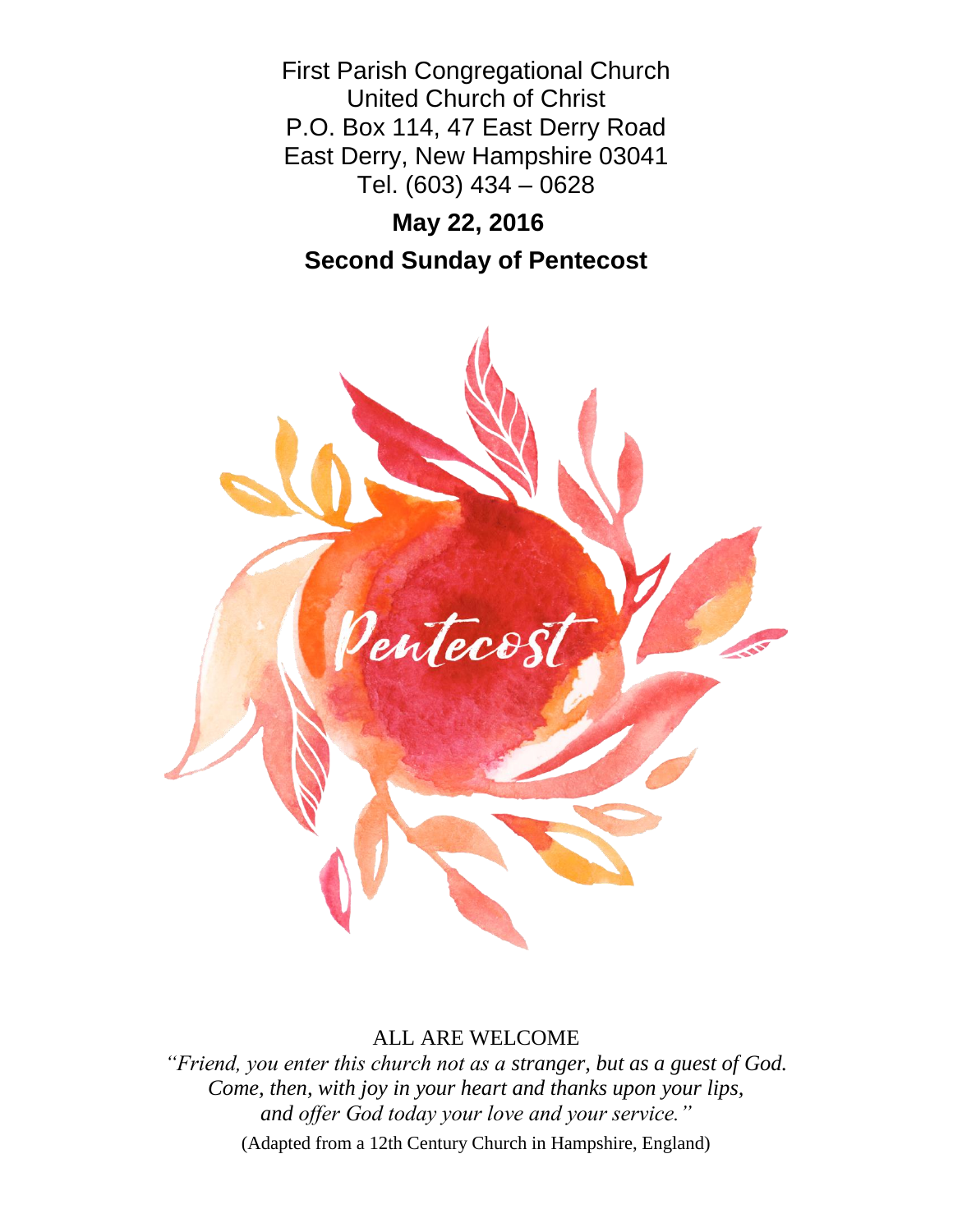## *May 22, 2016 Second Sunday of Pentecost*

**Jesus said:** '*Come, you that are blessed by my Father, inherit the kingdom prepared for you from the foundation of the world;* 

*for I was hungry and you gave me food, I was thirsty and you gave me something to drink, I was a stranger and you welcomed me,* 

*I was naked and you gave me clothing, I was sick and you took care of me, I was in prison and you visited me*.' (Matthew 25:34-36)

WELCOME & ANNOUNCEMENTS; SHARING JOYS & CONCERNS

## **WE GATHER INTO THE PRESENCE OF GOD**

\*HYMN NO. 277 *"Holy, Holy, Holy"*

\*CALL TO WORSHIP

One: God calls us to love our neighbors as ourselves;

**All: the one who is weak and the one who is strong,**

One: the one who is happy and the one who is sad,

**All: the one whom we understand and the one who is different.**

One: the one who is embraced and the one who is shunned,

**All: the one who is like us and the one who is different.** 

One: Come, let us worship together!

**All: We come, trusting God's abundant love.**

\*PRAYER OF INVOCATION (in unison)

**Move among us, Spirit, and gather us together with you. Take our many selves - our lives, our loves, our ideas, our questions, our speech, our silence, our struggles – and unite us as your people. Give us the gifts of perception and understanding, so that even as we dream your dreams and see your visions, we may be able to witness to your presence in our common life. Amen.**

\*SONG OF PRAISE #236 **Halle, halle, halleluja. Halle, halle, halleluja. Halle, halle, halleluja. Halle, halle, halleluja.**

## **WE INVITE FORWARD GOD'S LITTLE CHILDREN**

*At this time, all children are invited to come forward for the children's offering, and children's time. An offering is not required for participation. All are welcome, especially first time visitors.*

## CHILDREN'S OFFERING "*Jesus Loves Me"*

PRAYER OF DEDICATION (in unison)

**Dear God, we offer you our gifts with thanks and praise, be with us and guide us all of our days. Teach us how to love each other, and to shine your light into the world. Amen.**

## CHILDREN'S MESSAGE Ken Williams

THE LORD'S PRAYER

**Our Father, who art in heaven, Hallowed be Thy name. Thy kingdom come; Thy will be done; on earth as it is in heaven. Give us this day our daily bread and forgive us our debts as we forgive our debtors. Lead us not into temptation, but deliver us from evil; for Thine is the Kingdom, and the Power, and the Glory forever. Amen**. (Children and youth may now go to their classes.)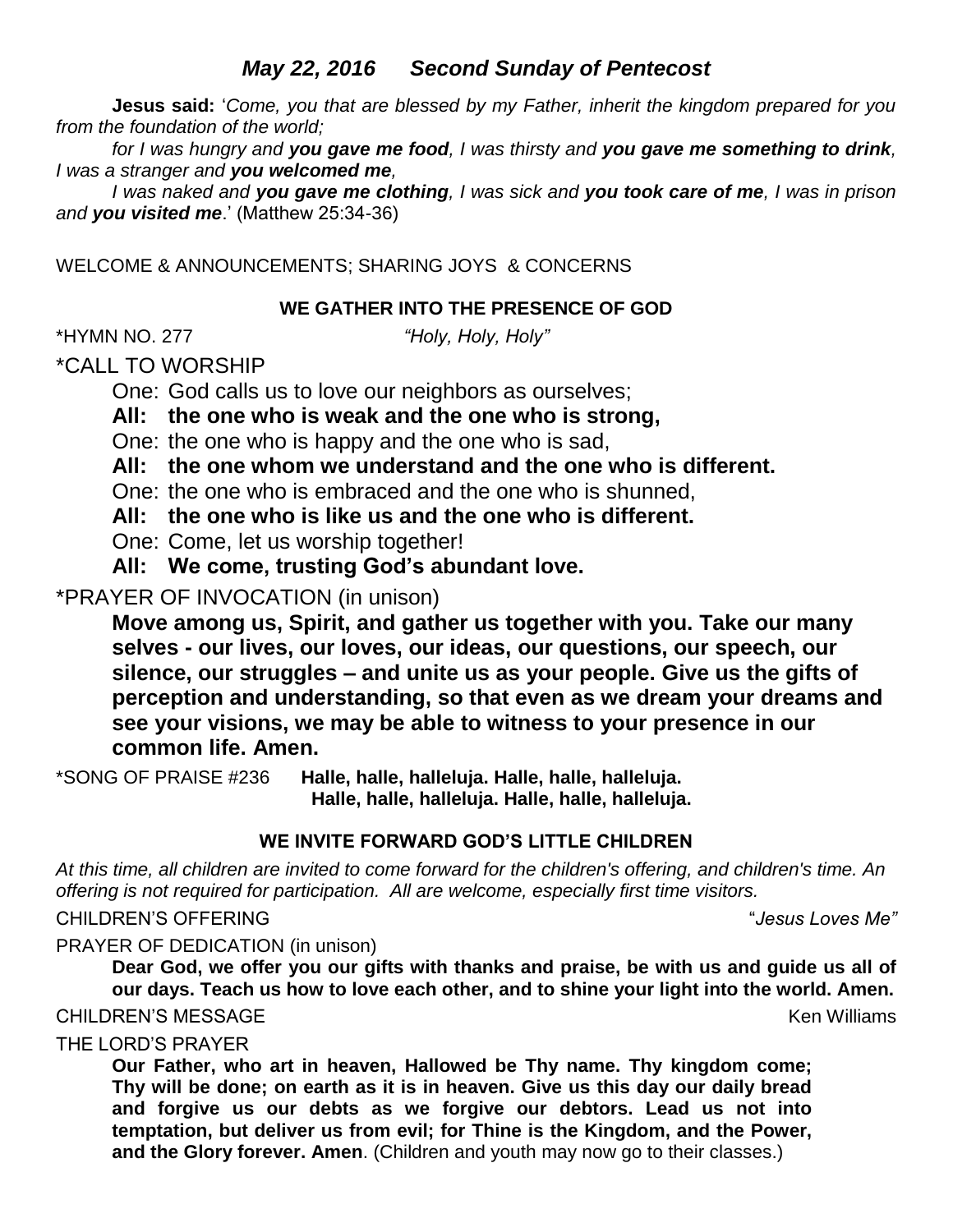\*HYMN NO. 264 *"Holy Spirit, Come Confirm Us"* STEWARDSHIP MOMENT – Sue Weaver

#### **WE HEAR GOD'S WORD FOR US**

OLD TESTAMENT Psalm 88:1-7 (O.T. p. 602-603) NEW TESTAMENT Romans 8:31-39 (N.T. p. 165) SERMON **EXAMPLE 19 THE SERMON** "Perfectly Imperfect" The Rev. Heidi Carrington Heath CHOIR ANTHEM *"How Majestic is Your Name"* Michael Smith

#### **WE RESPOND WITH PRAYER**

PASTORAL PRAYER

CHORAL RESPONSE *"Be Still and Know that I Am God"* Bell

#### **WE RESPOND WITH OUR FINANCIAL GIFTS**

OFFERTORY INVITATION

OFFERTORY MUSIC

\*DOXOLOGY #780 **Praise God from whom all blessings flow; Praise God, all creatures here below; Praise God above, you heavenly host:**

**Praise Father, Son, and Holy Ghost.**

\*PRAYER OF DEDICATION

**We have much to return in gratitude to you, O God, and much to share with the world around us. Bless now these gifts, that they may be signs of your Spirit's movement. And accept them also as tokens of our intent to serve you and proclaim your good news in every way, through the power of your Spirit dwelling in us.** 

#### **WE ARE SENT OUT TO LOVE AND SERVE A LOVING, SERVING GOD**

| *HYMN NO. 265               | "Come, O Spirit, with Your Sound" |          |
|-----------------------------|-----------------------------------|----------|
| <b>BENEDICTION RESPONSE</b> | "May You Run and Not Be Weary"    | Murekami |
| <b>POSTLUDE</b>             |                                   |          |

*\*Indicates all that are able may stand.*

MINISTERS OF THE CHURCH MINISTERS OF THE CHURCH

DEACONS OF THE MONTH CAROLIC BATES AND CAROLE BATES AND CAROLE OF THE MONTH **LAY READER** Steve Davis USHERS Ross and Linda Webber Kevin and Diane Gordon Michael Bryan GREETER(s) Diane Breeden PASTOR The Rev. Dr. Deborah Roof ASSOCIATE PASTOR **The Rev. Heidi Carrington Heath** MUSIC DIRECTOR Susan Handy ACCOMPANIST/ORGANIST ACCOMPANIST ACCOMPANIST ACCOMPANIST ASSESSMENT ASSESSMENT ASSESSMENT ASSESSMENT AND THE U ADMINISTRATIVE ASSISTANT Lindsey Roman ADMINISTRATIVE ASSISTANT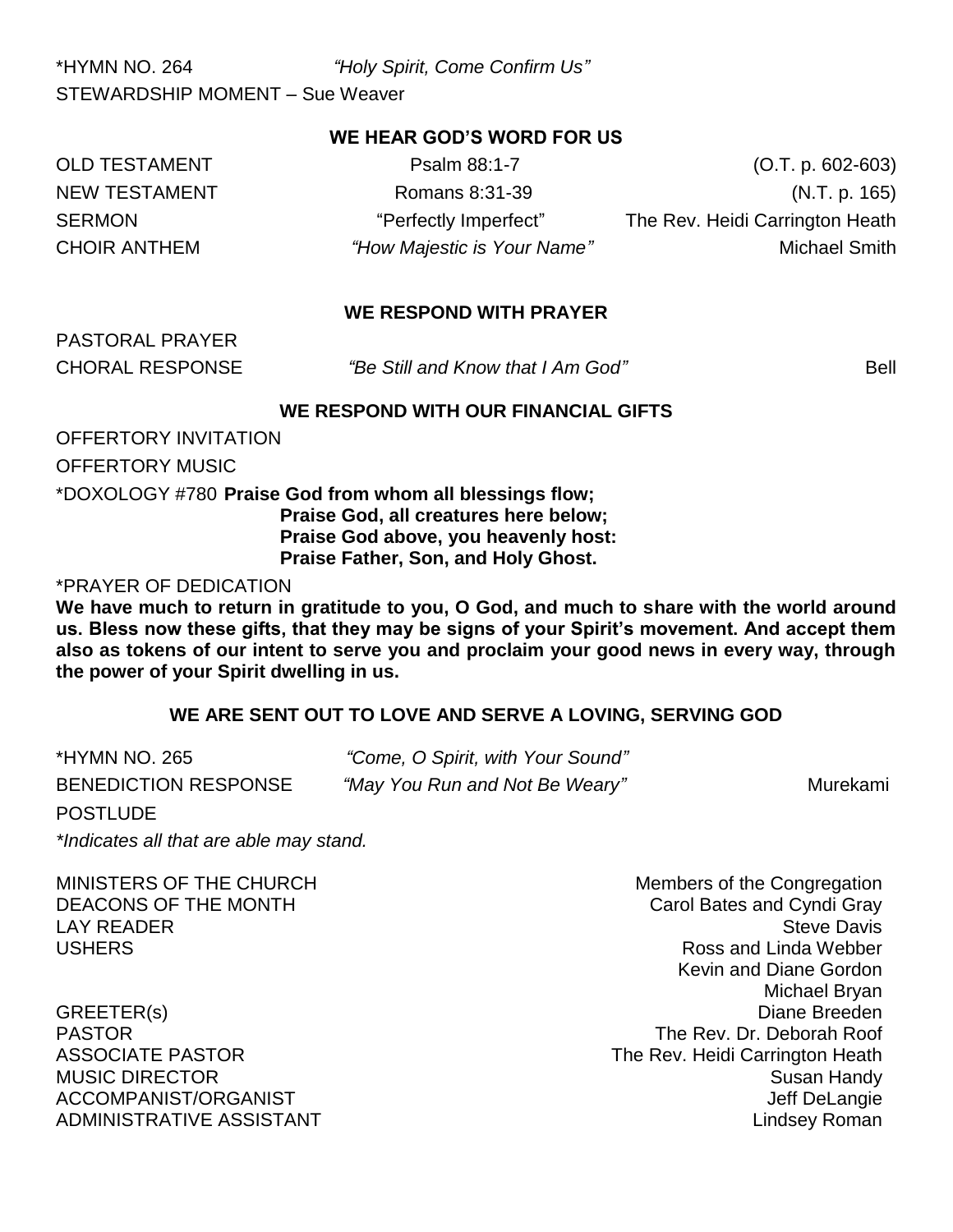## **First Parish Activity Calendar**

| Sunday, May 22     |                                        | <b>Wednesday, May 25</b> |                                    |  |
|--------------------|----------------------------------------|--------------------------|------------------------------------|--|
|                    | ALL DAY - Noche Mexicana Fundraiser at | 8:30am                   | Rehab Fundraising Comm. $\sim$ A/B |  |
|                    | Margarita's Manchester                 | 6:00 <sub>pm</sub>       | $GS$ Troop 13152 $\sim$ John       |  |
| 8:00am             | Historic Preservation ~ Archive        |                          |                                    |  |
| 8:00am             | Youth Ministry $\sim$ A/B              | Thursday, May 26         |                                    |  |
| 9:00am             | Sr. Choir Rehearsal ~ Luke             | 4:30 <sub>pm</sub>       | Daisy Trp $11080 \sim$ John        |  |
| 10:00am            | Worship $\sim$ Currier                 | 6:30pm                   | AA Book Study ~ Nursery            |  |
| 10:15am            | Sunday School ~ John                   | 6:30 <sub>pm</sub>       | CS Pack 405 ~ Currier/Luke/AB      |  |
| 11:15am            | Children's Choir $\sim$ Luke           | 7:00pm                   | $Sr.$ Choir $\sim$ Luke            |  |
| 11:30am            | New Member Class ~ Cook                |                          |                                    |  |
| 11:35am            | Handchime Rehearsal ~ Luke             | Friday, May 27           |                                    |  |
| 3:00 <sub>pm</sub> | Patel Gathering ~ Currier              | 5:00pm                   | Spaghetti Supper ~ Currier         |  |
|                    |                                        | 7:00pm                   | AA Serenity Sisters $\sim$ A/B     |  |
| Monday, May 23     |                                        |                          |                                    |  |
| 7:00 <sub>pm</sub> | Troop $405 \sim$ Currier/AB/Nursery    | <b>Saturday, May 28</b>  |                                    |  |
|                    |                                        | 7:30 <sub>pm</sub>       | $AA \sim$ Currier                  |  |
| Tuesday, May 24    |                                        |                          |                                    |  |
| 6:15 <sub>pm</sub> | GS Troop 20321 $\sim$ Luke             | Sunday, May 29           |                                    |  |
| 7:00 <sub>pm</sub> | Christianity Hot Topics ~ Cook         | $9:00$ am                | Sr. Choir Rehearsal ~ Luke         |  |
| 7:00 <sub>pm</sub> | $OA ~\sim$ Nursery                     | 10:00am                  | Worship $\sim$ Currier             |  |
| 7:00pm             | Facilities ~ Cook                      | 10:15am                  | Sunday School ~ John               |  |
|                    |                                        | 11:15am                  | Children's Choir $\sim$ Luke       |  |
|                    |                                        | 11:35am                  | Handchime Rehearsal ~ Luke         |  |
|                    |                                        |                          |                                    |  |
|                    |                                        |                          |                                    |  |

| How are we doing?                        |                 |                 |
|------------------------------------------|-----------------|-----------------|
| Financial Committee Report as of 4/30/16 | <b>Received</b> | <b>Budgeted</b> |
| Pledges year to date                     | \$67,036        | \$70,000        |
| Plate year to date                       | \$6,568         | \$9,333         |

**Summer Worship Dates:** Save the dates! Our outdoor worship services will take place on **July 10th** and **August 14th** . Please remember to bring your own chair. The Deacons will have a few chairs set up for those who do not have their own chairs or unable to carry them. Childcare will be available.

**Oscar Greene Service:** A reminder that the Homecoming Service for Oscar Greene will take place tomorrow, Monday, May 23<sup>rd,</sup> 4:00 PM at the Orchard Christian Fellowship in Londonderry.

**Veteran Page in Directory:** Are you or do you know a member or friend of First Parish who is a veteran (past or present)? We'd love to list them on a special page in our new directory! Please submit name and military branch to Becca Cobban at rcobban@rivier.edu or 490-0884. Thank you!